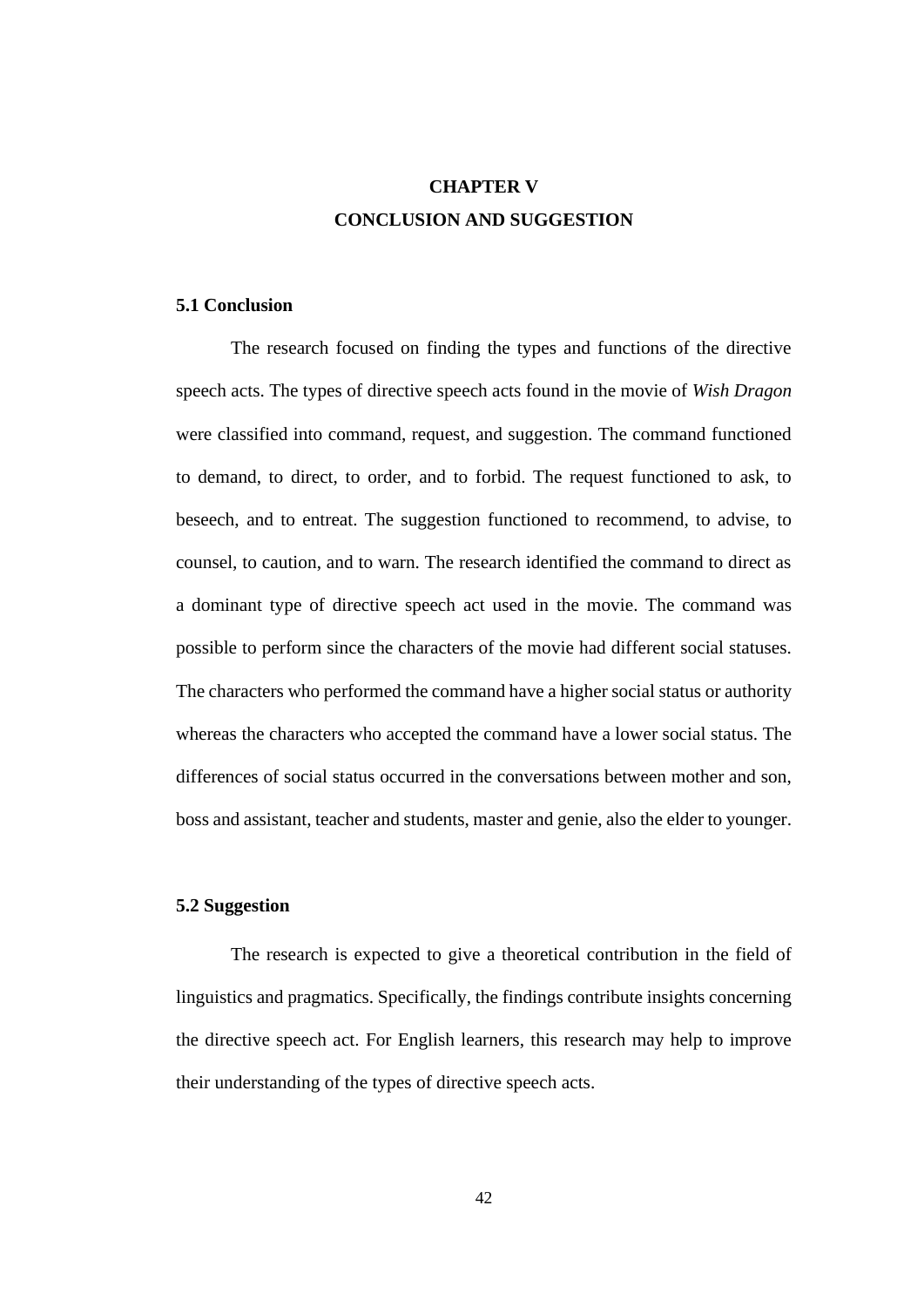Perhaps, this research might inspire other researchers to conduct further research regarding speech acts and explore more types of directive speech acts from a pragmatics perspective. Furthermore, this study might encourage other researchers to conduct further research about other types of speech acts used in the movie.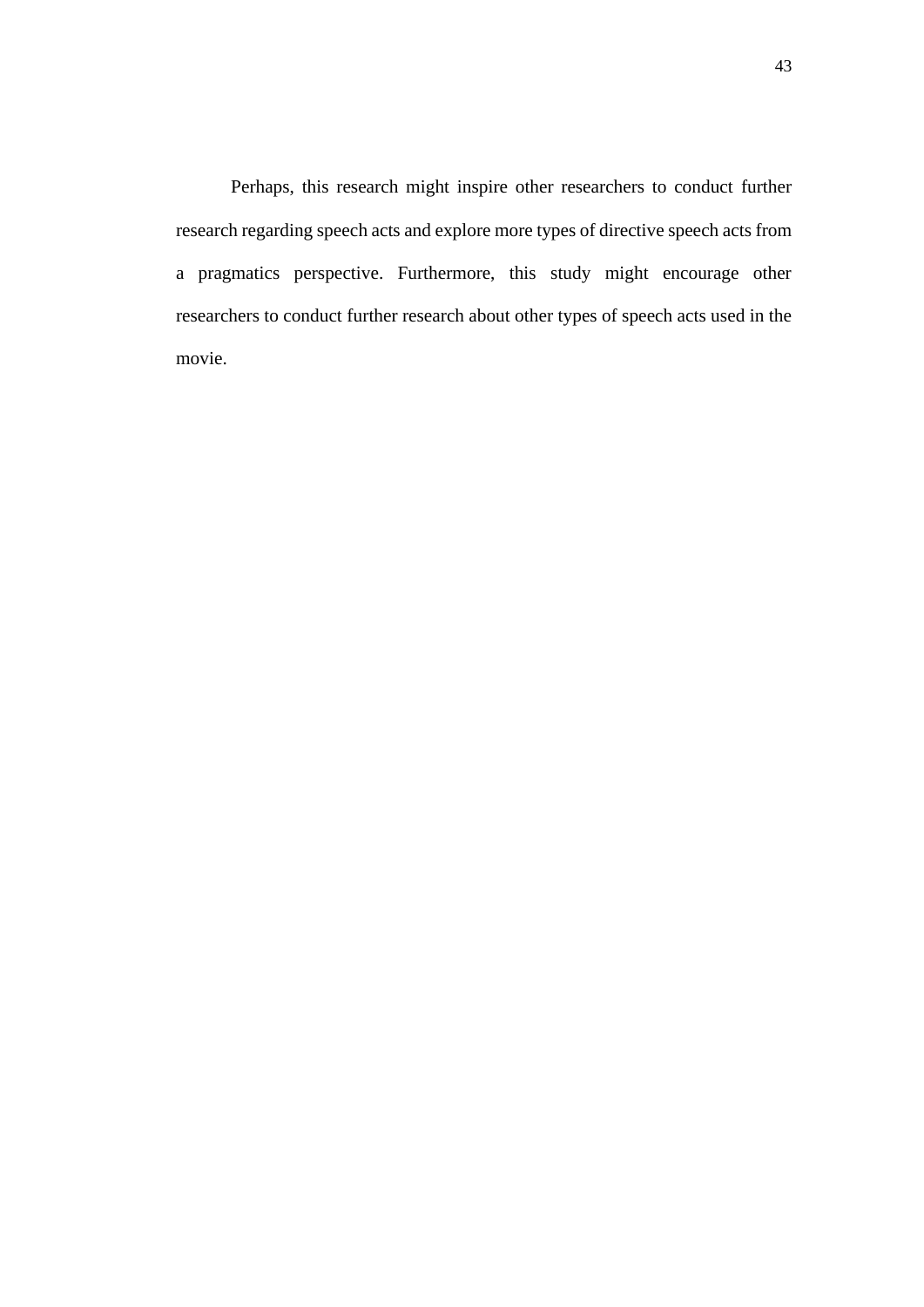## **BIBLIOGRAPHY**

Abdullah, A. F., Aso, L., & Arman. (2021). An Analysis of Speech Act in Ice Age Collision Course Movie Script. *ELITE: Journal of English Language and Literature*, *Vol. 4 No.*

Austin, J. L. (1962). *How to Do Things with Words*. Oxford University Press.

Chaer, A. (2012). *Linguistik Umum*. Rineka Cipta.

Dawson, C. (2002). *Practical Research Methods*. How To Books Ltd.

- Dawson, H., & Phelan, M. (2016). *Language Files: Materials for an Introduction to Language and Linguistics* (12th ed.). The Ohio State University Press.
- Holmes, J. (2013). *An Introduction to Sociolinguistics* (Fourth). Routledge. http://repositori.usu.ac.id/handle/123456789/31118

Kreidler, C. W. (1998). *Introducing English Semantics*. Routledge.

Leech, G. N. (1983). *Principles of Pragmatics*. Longman Group Limited.

Levinson, S. C. (1983). *Pragmatics*. Cambridge University Press.

- Nababan, D. K. B. (2021). *Directive Speech Acts in Jumanji - The Next Level Movie: A Pragmatic Analysis* [Universitas Sumatera Utara]. http://repositori.usu.ac.id/bitstream/handle/123456789/31118/170721041.pdf ?sequence=1&isAllowed=y
- Naderifar, M., Goli, H., & Ghaljaie, F. (2017). Snowball Sampling: A Purposeful Method of Sampling in Qualitative Research. *Strides Dev Med Educ.*, *Volume 14*(Issue 3).